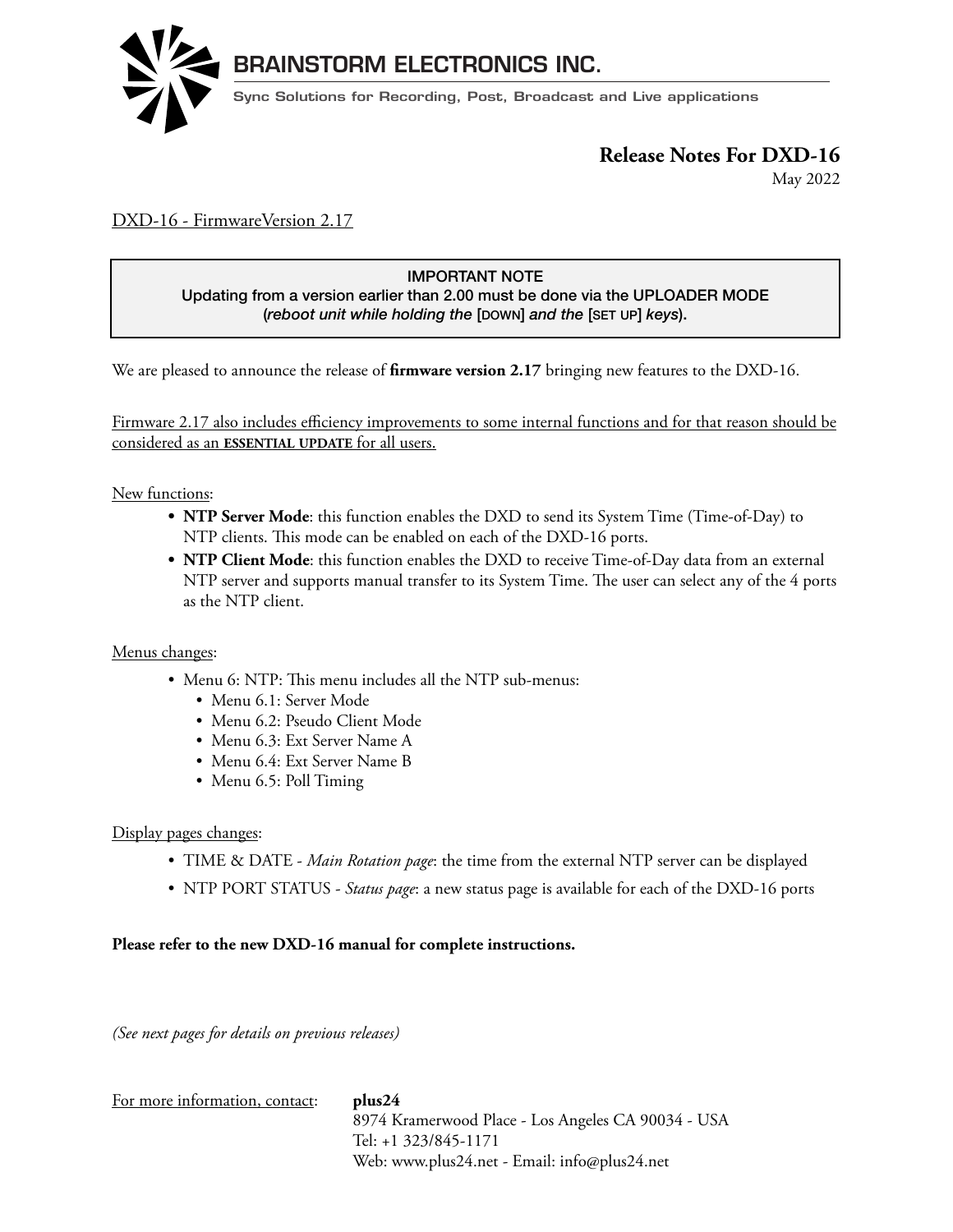

#### **RELEASE INFORTATION**<br>Updating from a version earlier than 2.00 must be done via the UPLOADER MODE IMPORTANT NOTE (*reboot unit while holding the* [DOWN] *and the* [SET UP] *keys*).

# **Release Notes For DXD-16**

Dec 2021

DXD-16 - FirmwareVersion 2.16

Firmware version 2.16 does not bring any new feature but includes a minor bug fix.  $\theta$  is internal comparation of external references. The 16 universal outputs can be  $\theta$ 

Updating to 2.16 is recommended for all DXD-16. versatile.

With video sync set as the reference, if the source is unstable, in rare occasions the front panel could become unresponsive. Version 2.16 corrects that.  $\mathbf{F}$ 

(See next pages for details on previous releases)

Please refer to the new DXD-16 manual for complete instructions.

For more information, contact: **plus24** 8974 Kramerwood Place - Los Angeles CA 90034 - USA Tel: +1 323/845-1171 Web: www.plus24.net - Email: info@plus24.net

 $\overline{D}$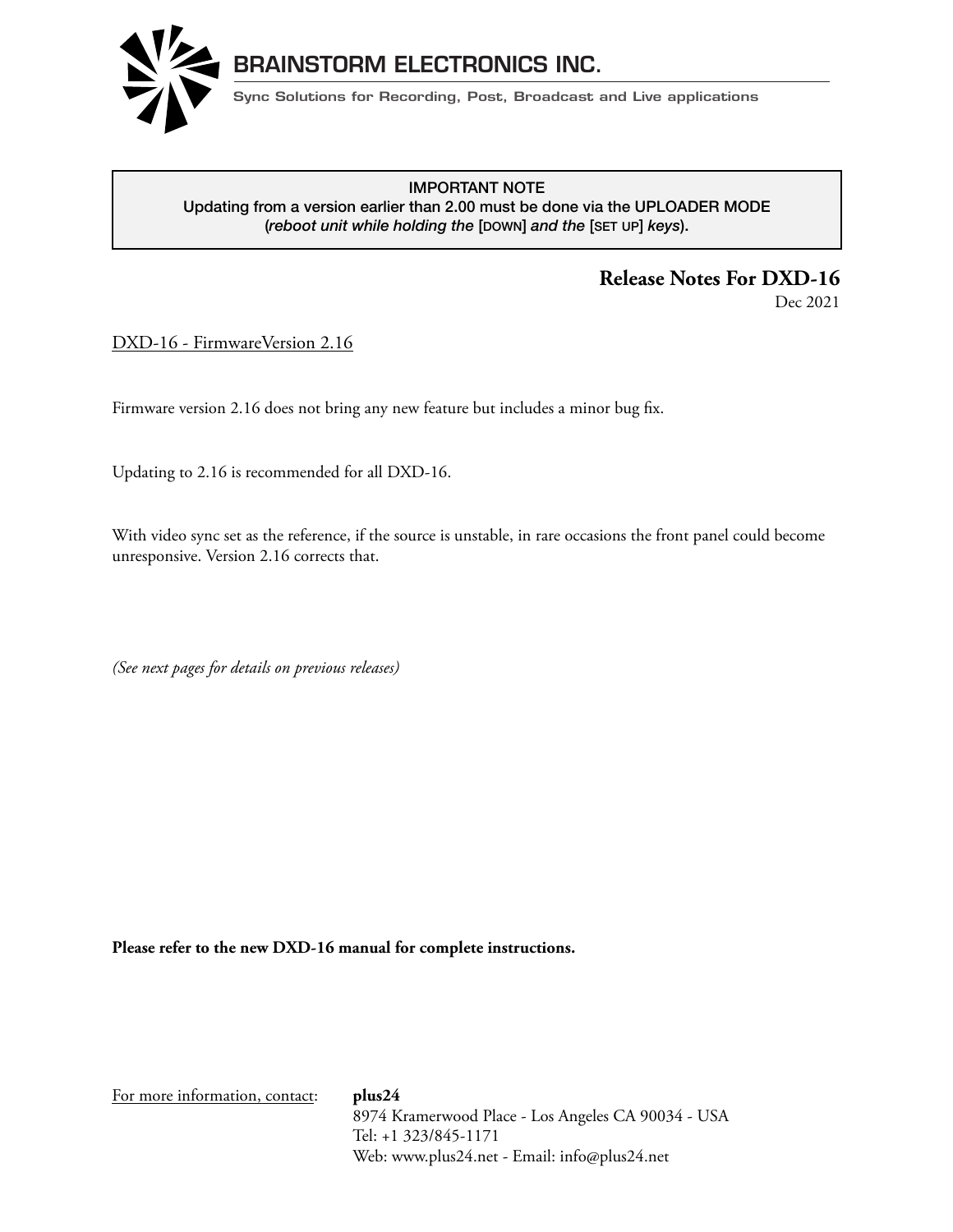

Oct 2021 **Release Notes for District for District for District for District for District for District for District for D** 

## DXD-16 - FirmwareVersion 2.15

#### IMPORTANT NOTE Updating from a version earlier than 2.00 must be done via the UPLOADER MODE<br>(rebest unit while holding the Incurul and the Isrx upl keys) (*reboot unit while holding the* [DOWN] *and the* [SET UP] *keys*).

We are pleased to announce the release of **firmware version 2.15** bringing the following to the DXD-16.

**New functions:**  $\overline{\phantom{a}}$ 

- Support for **AVB 2011 & 2020** (requires AVB option, purchased separately)
- Support for **PTP v2.1** versatile.
	- **•** Support for **Layer 2 PTP (v2.0 & 2.1)**
- New system **LOCATION** (Menu 11.7 and UNIT INFO status)
- **•** New Status pages (see below)
- **DHCP Acquisition Process** can be restarted from the front panel without rebooting the unit
- A minor **Time Jam** problem was fixed
	- **•** When connecting a **GPS antenna** through a splitter box blocking DC, the GPS receiver no longer interprets that as a disconnected antenna and therefore proceeds normally.

#### Menus changes: **FEATURES TO BE IMPLEMENTED IN UPCOMING UPDATES.**

- **Port Controls Menus** (5.3.1, 5.4.1, 5.5.1, 5.6.1): PTP Version and Profile have now been placed In 2 separate fields. Choices for PTP Versions are (\* requires a Feature Key):  $\frac{1}{\sqrt{2}}$ H $\frac{1}{\sqrt{2}}$  $\sum_{i=1}^{n}$  or changing its parameters from any computer on the network.
	- PTP Version  $1^*$
	- PTP 2.0
- $-$  PTP 2.1
- $-$  PTP (Layer 2) 2.0
	- PTP (Layer 2) 2.1
- $-$  AVB 2011<sup>\*</sup>
	- AVB 2020\*
- Menu 11.7 (Utility): Location **NEW INDEX**

### New Status Pages:

- Grandmaster ID: includes Primary Clocks, Grandmaster credentials and Path Trace information
- **PTP Port Status (4 pages)**: info on each port + message counters (Announce, Sync, Delay Request & Response, PDelay Request & Response) + Mean Path Delay
	- **WC Out Termination**: displays a measurement in ohms for each BNC output set to Word Clock.

*(See next pages for details on previous releases)*

#### **Please refer to the new DXD-16 manual for complete descriptions and instructions.**

| For more information, contact: | plus24                                             |
|--------------------------------|----------------------------------------------------|
|                                | 8974 Kramerwood Place - Los Angeles CA 90034 - USA |
|                                | Tel: +1 323/845-1171                               |
|                                | Web: www.plus24.net - Email: info@plus24.net       |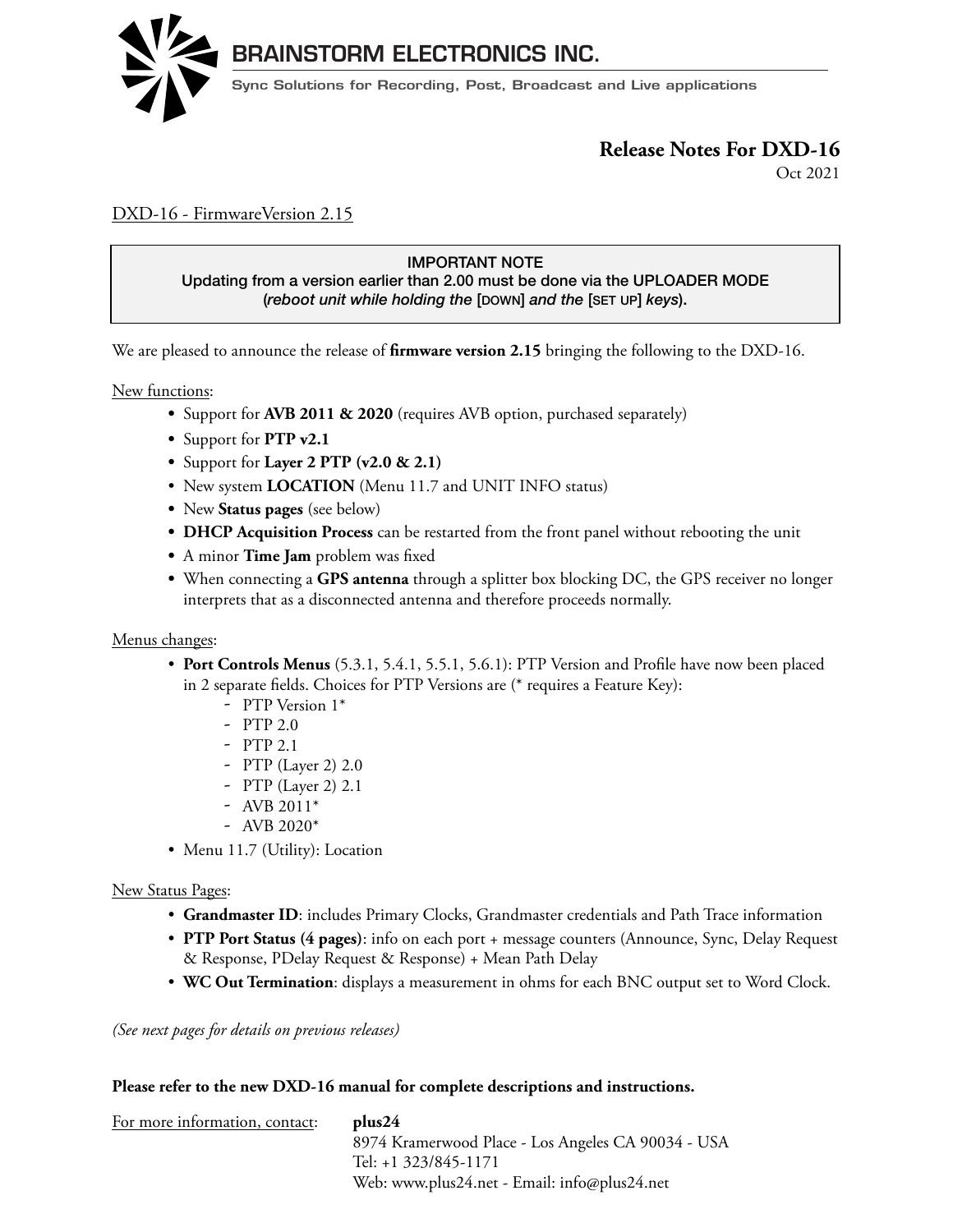

April 2021 **Release Notes for DXD-16**

### DXD-16 - FirmwareVersion 2.14

### Updating from a version earlier than 2.00 must be done via the UPLOADER MODE IMPORTANT NOTE (*reboot unit while holding the* [DOWN] *and the* [SET UP] *keys*).

We are pleased to announce the release of **firmware version 2.14** bringing the following to the DXD-16.

New functions included: The DXD-16 is a precision multiformat reference generator. It can generate a whole range of references either

- Support for **PTPv1** (option purchased separately)
	- PTP v1 can be selected for each port individually as a PTP Profile
- Feature Key was added to enable PTP v1
- New system **NAME** (Menu and UNIT INFO status)
- $\bullet\,$  Use higher priority  $DSCP$  values (original PTP:  $46$  and  $0;$  new:  $56$  and  $46)$
- New LOCK statuses: PTP SYNC 0,1,2,3 (Main Rotation bottom line)
	- Add **Network Filtering** to eliminate receipt of unwanted messages and reduce CPU loading
- **Buffer** and **queue** sizes in DRAM, used by software for network message reception, have been increased substantially.  $\frac{1}{10}$

**Menus changes:** 

- Menus 5.3.1, 5.4.1, 5.5.1, 5.6.1 (Port Controls): PTP v1 (Profile & Version)
- Menu 11.5 (Utility): Feature Keys (PTP v1)
- $\bullet$  Menu 11.6 (Utility): Name
- $\bullet\,$  Menu 4.5.1: Advanced Networking: Internal VLAN ID's
	- Menu 4.5.2: Advanced Networking: DSCP Transmit Values

(See next pages for details on previous releases)

#### **Please refer to the new DXD-16 manual for complete descriptions and instructions.**

| For more information, contact: | plus24                                             |
|--------------------------------|----------------------------------------------------|
|                                | 8974 Kramerwood Place - Los Angeles CA 90034 - USA |
|                                | Tel: +1 323/845-1171                               |
|                                | Web: www.plus24.net - Email: info@plus24.net       |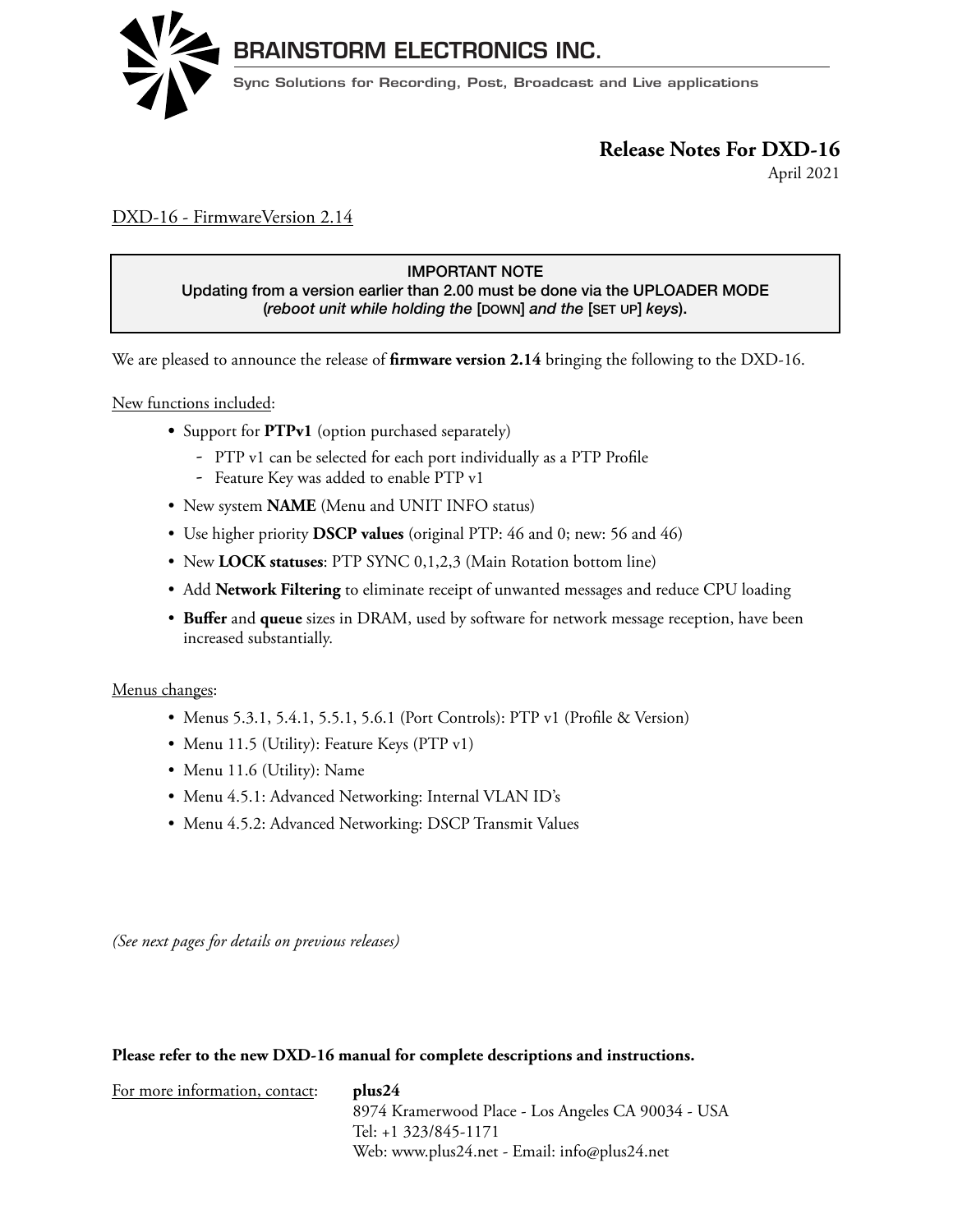

January 2021 **Release Notes for DXD-16**

### DXD-16 - FirmwareVersion 2.10

### IMPORTANT NOTE

Updating from a version earlier than 2.00 must be done via the UPLOADER MODE (*reboot unit while holding the* [DOWN] *and the* [SET UP] *keys*).

We are pleased to announce the release of **firmware version 2.10** bringing the following to the DXD-16.

Locked to it is included:  $\frac{N_{\text{ew}}}{N_{\text{ew}}}$  functions included:  $T_{\rm eff}$  is a precision multiformat reference generator. It can generate a whole range of references either  $\alpha$ 

- Support for the DXD/LTC optional time code generator firmware. It can generate 2 separate streams of time code simultaneously at different formats. Each stream can be set as a Time-Of-Day time code generator or as a traditional Run/Stop/Cue generator locked to the selected reference.
- BNC Outputs **delay/advance adjustment**. Available for WC, AES and Video Sync.
- **TIME JAM** mode, allows the DXD-16 to jam time information from an external source such as PTP or GPS (optional) when using a reference without time such as video sync, AES or word clock (see ch. 8.2 in manual).  $\frac{1}{2}$   $\frac{1}{2}$   $\frac{0}{2}$   $\frac{0}{2}$   $\frac{1}{2}$

### Menus changes:

- Menu 1.2: Sync Parameters (Time Jam) **FEATURE TO BE IMPLEMENTED.**
- Menus 3.1-3.6: BNC Outputs (supports Time Code and includes delay/advance adjustments)
	- $\bullet$  Menu 5.1: PTP Port Modes (Time Jam)
	- Menu 5.X.4: PTP Port Time Jam domain (Time Jam)
- Menu 7.3: Time & Date Display (supports TC Gen)
- Menu 8.1: SMPTE 2059 Set Up (Time Code)
- Menu 8.2: TC Generator 1 (Time Code)
- Menu 8.3: TC Generator 2 (Time Code)
- $\bullet\,$  Menus 9.1-9.2: GPIO (Time Code)

#### Display pages changes:

- PTP PORTS *Main rotation*: includes Time Jam modes and states
- TIME & DATE *Main rotation*: can display both TC Generators outputs and commands
- $\bullet$  OUTPUTS *Main Rotation*: indicates a delay/advance adjustment was applied
- TIMES *Status mode*: includes TOD/GM Offset. Also includes TCG 1 & 2, Previous & Next<br>D. <sup>11</sup> J Daily Jam  $2<sub>max</sub>$  Jame

#### **Please refer to the new DXD-16 and the DXD/LTC manuals for complete descriptions and instructions.**

| plus24                                             |
|----------------------------------------------------|
| 8974 Kramerwood Place - Los Angeles CA 90034 - USA |
| Tel: +1 323/845-1171                               |
| Web: www.plus24.net - Email: info@plus24.net       |
|                                                    |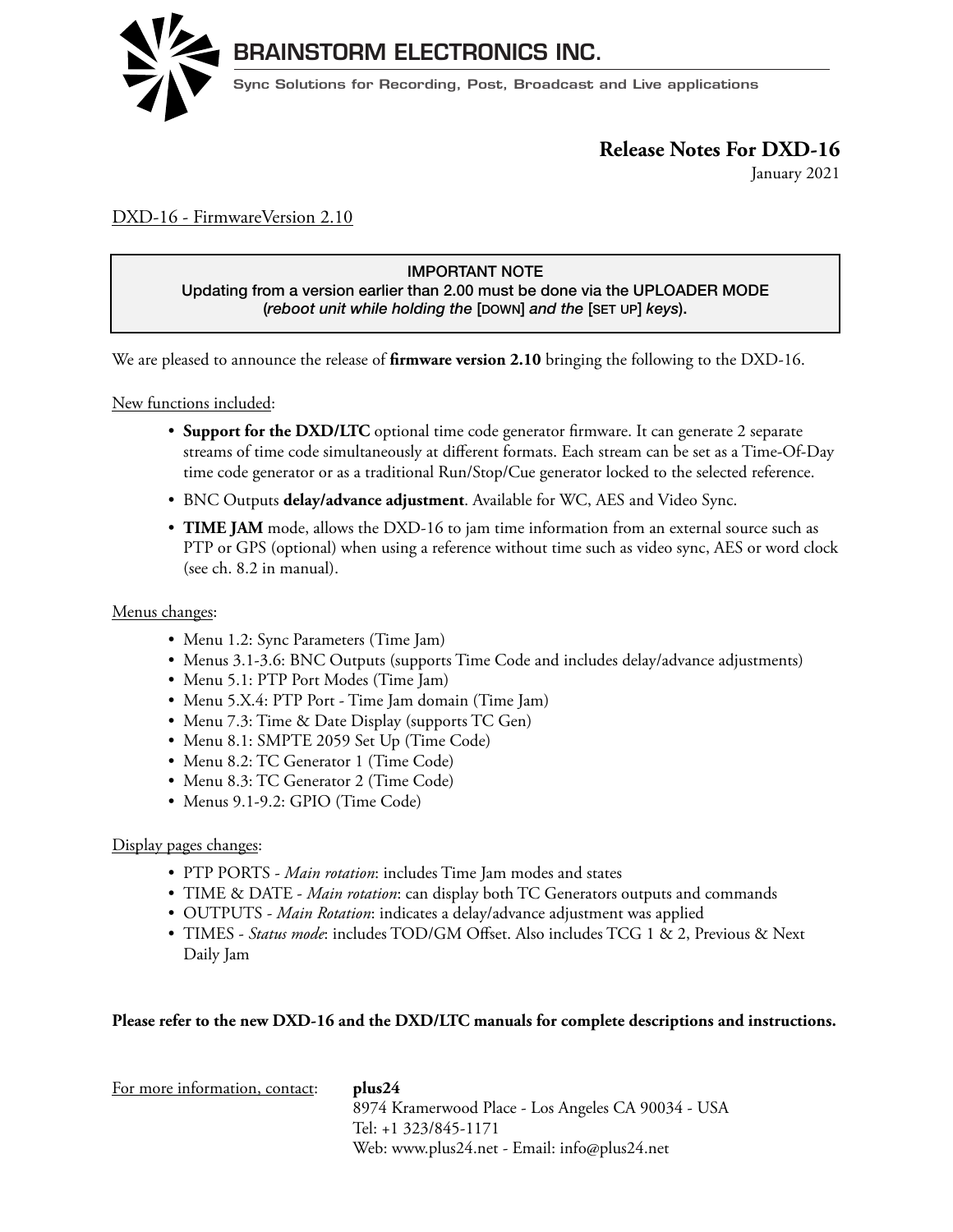

December 2020

DXD-16 - FirmwareVersion 2.00

## IMPORTANT NOTE

Updating to firmware 2.00 must be done via the UPLOADER MODE *(reboot unit while holding the [DOWN] and the [SET UP] keys).* 

We are pleased to announce the release of firmware version 2.00, a major firmware update bringing many new functions to the DXD-16. locked to it's internal crystal or to a large selection of external references. The 16 universal outputs can be /e are pleased to announce the release of firmware version 2.00, a major firmware update bringing many i

New functions included: Will bring PTP to the DXD-16. With this powerful feature, the DXD-16 will fit in a str

- **• PTP v2** hybrid system either as a Grandmaster or as a PTP slave. PTP slave. PTP slave. PTP slave. PTP slave. PTP slave
- **Color Framing** alignment and synchronization
- GPS support (optional GPS receiver)
	- **• GPIO**
	- **Mute on Unlock** (BNC Outputs)
- **Output deviations monitoring** (see ch. 13 in the manual)
- **Feature key** for future time code implementation (menu 11.5)  $5$ HPRWHFRQWUROWKH(WKHUXI) in the second  $\tilde{X}$

# New set-up menus included:

- Menu 1.2: Sync Parameters or changing its parameters from any computer on the network.  $\mathcal{L}(\mathcal{D})=\mathcal{L}(\mathcal{D})$ 
	- Menu 3. 9: Mute on Unlock
- Menus  $5: PTP$
- Menus 6: GPS (optional GPS receiver required)
	- Menus 7: Time
- $\bullet\,$  Menus 8: Time Code (optional LTC option required for menus 8.2 & 8.3)
	- Menus 9: GPIO
	- Menu 11.5: Feature Key

### New display pages included:

- PTP Ports Main rotation
- Time  $\&$  Date Main rotation
	- $\bullet$  Installed Options Status mode (Unit Information page)
	- $\bullet$  Network Adresses Status mode
		- Times Status mode
		- GPS Receiver (option required) Status mode

### Please refer to the new DXD-16 manual for complete descriptions and instructions.